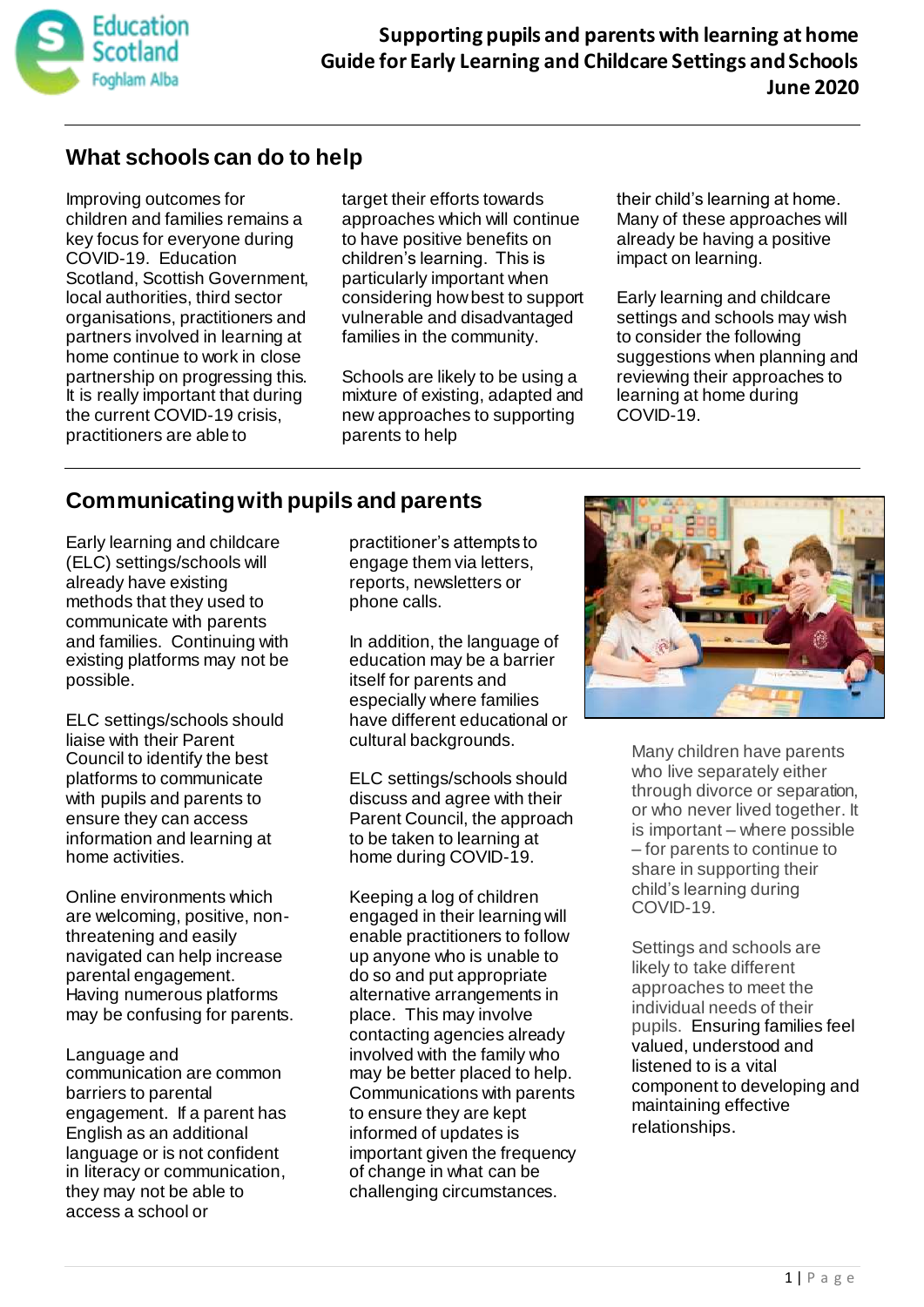

### **Supporting learning at home**

ELC settings/schools should consider providing learning at home activities for pupils in a range of formats.

Children from disadvantaged backgrounds are less likely to have easy access to devices such as laptops, tablets, iPads, Chromebooks or internet access. This greatly limits their ability to continue their learning at home.

Some families may have access to digital technology but not items such as pens, pencils, paper etc. ELC settings/schools should consider alternatives such as resource packs for any pupil who would benefit from this approach and/or who is unable to access their learning online.

ELC settings/schools should be aware that parents and families are dealing with a vast amount of information on a wide range of topics about COVID-19. Being a key work or balancing working from home along with supporting their child's learning at home can be overwhelming for many families.

Parents should be informed that they are not expected to take on the role of their child's teacher(s). Engaging in their child's learning can make a



big difference to how well they do.

Family learning and/or Community Learning and Development teams who already work with the families, may be able to assist with this.

Learning at Home can consist of one or more of the following:

- Play and physical activity
- General everyday family activities
- **Worksheets**
- Activities suggested by the teacher eg make something from recycled materials
- Food preparation and cooking
- Curriculum related activities
- Talking to other family members
- Reading and sharing books
- Learning outdoors, for example, pavement games, nature walks

Providing strategies to help parents support their child's learning according to the different age groups can help.

For younger children, this might include:

- Promoting activities that can be undertaken together such as reading or playing with letters and numbers
- Setting learning activities that can be easily managed by parents
- Encouraging parents to make their home a positive place for learning and leisure. Where pupils

do not have the item(s) they need to undertake they learning, parents should be encouraged to contact the ELC setting/school.



For older children this might include:

- Providing information to signpost parents to further information should their child need support with their learning.
- Encouraging the child to speak with their teacher(s) or peers regarding work they may be unsure about.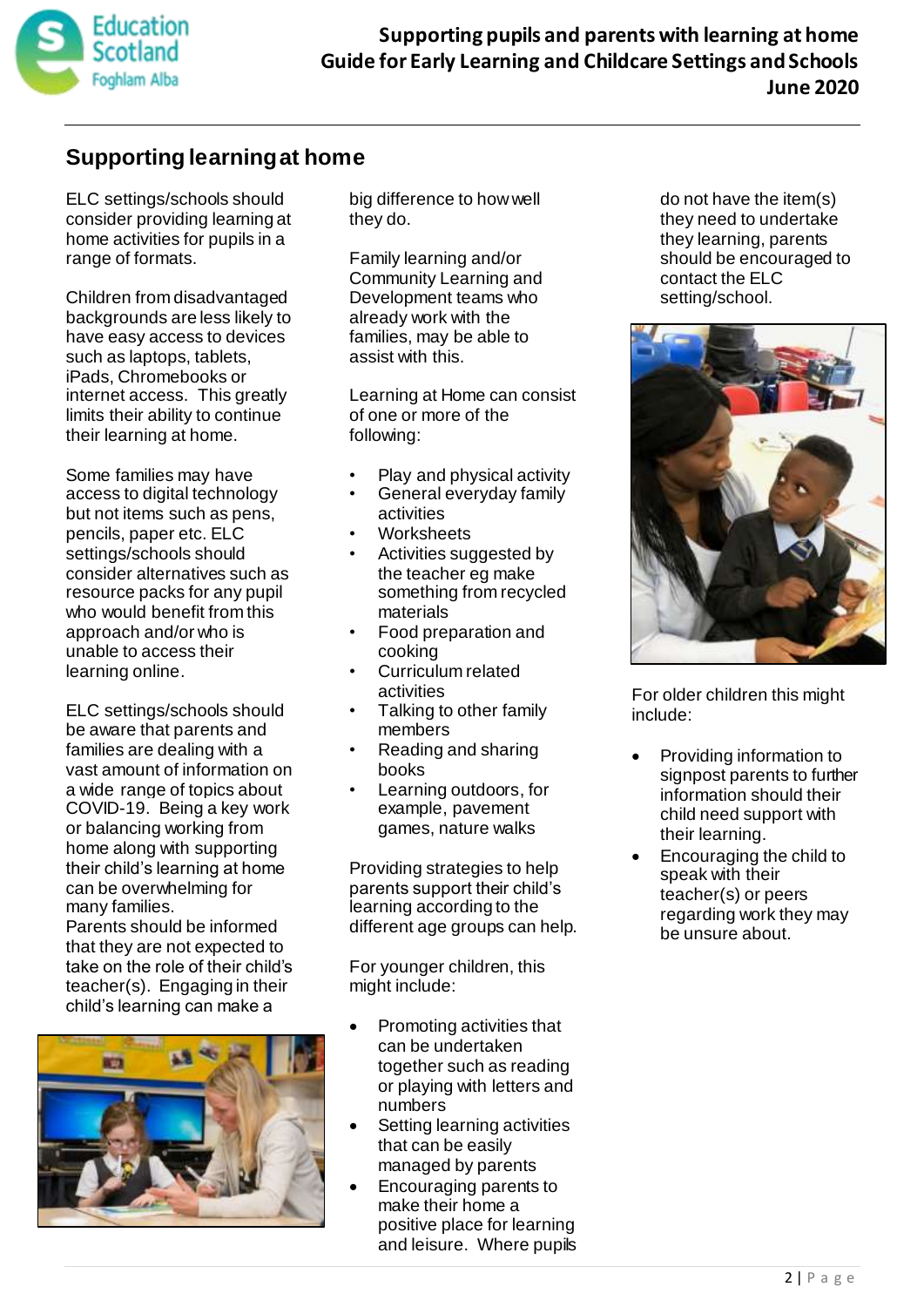

### **Supporting pupils and parents with learning at home Guide for Early Learning and Childcare Settings and Schools June 2020**

## **Reporting to parents**



Reporting and communicating with parents helps them to understand and be able to discuss their child's progress and share in their learning.

During COVID-19, it is particularly important for ELC settings/schools to identify and develop effective methods of reporting and communicating with parents and the wider parent forum (Scottish Schools (Parental Involvement) Act 2006 Guidance).

Reporting to parents should be based on robust assessment, moderation, monitoring and tracking and continually look at improving the child's progress across the curriculum. During COVID-19, schools may be able to use the information they have until March along with their professional judgement to report to parents on their child's progress.

Consideration should also be given to methods of reporting to parents with additional support needs, literacy challenges, language barriers, disabilities and parents who do not live together.

Reassurance should be given to parents that once children start to return to school, their teacher will:

- spend time helping them to settle into the new routines; and
- work out where their child is in their learning and build from there.

# **School Improvement Planning**

Schools and local authorities across Scotland will be at different stages in achieving the priorities set out in their 2019-20 improvement plans. These priorities may remain relevant for establishments and can be rolled forward.

It is essential that planning for 2020-21 focuses on recovery and continuity of provision under these changed circumstances. As with any planning, the views of interested parties including teachers, young people and parents should inform the planning process.

A significant focus of recovery planning will be the management of risk to support early learning and childcare settings and schools to reopen safely.

Settings, schools and local authorities will also need to focus on issues such as:

- supporting pupil and staff health and wellbeing;
- transitions at all levels;
- the impact of tragedy in communities;
- identifying gaps in learning; and
- a renewed focus on closing the poverty related attainment gap.

In particular, there should be a focus on what settings, schools and local authorities will seek

to do when they re-open (in whatever form) to remedy any impact there has been around the widening of inequalities of outcome experienced by children and young people.